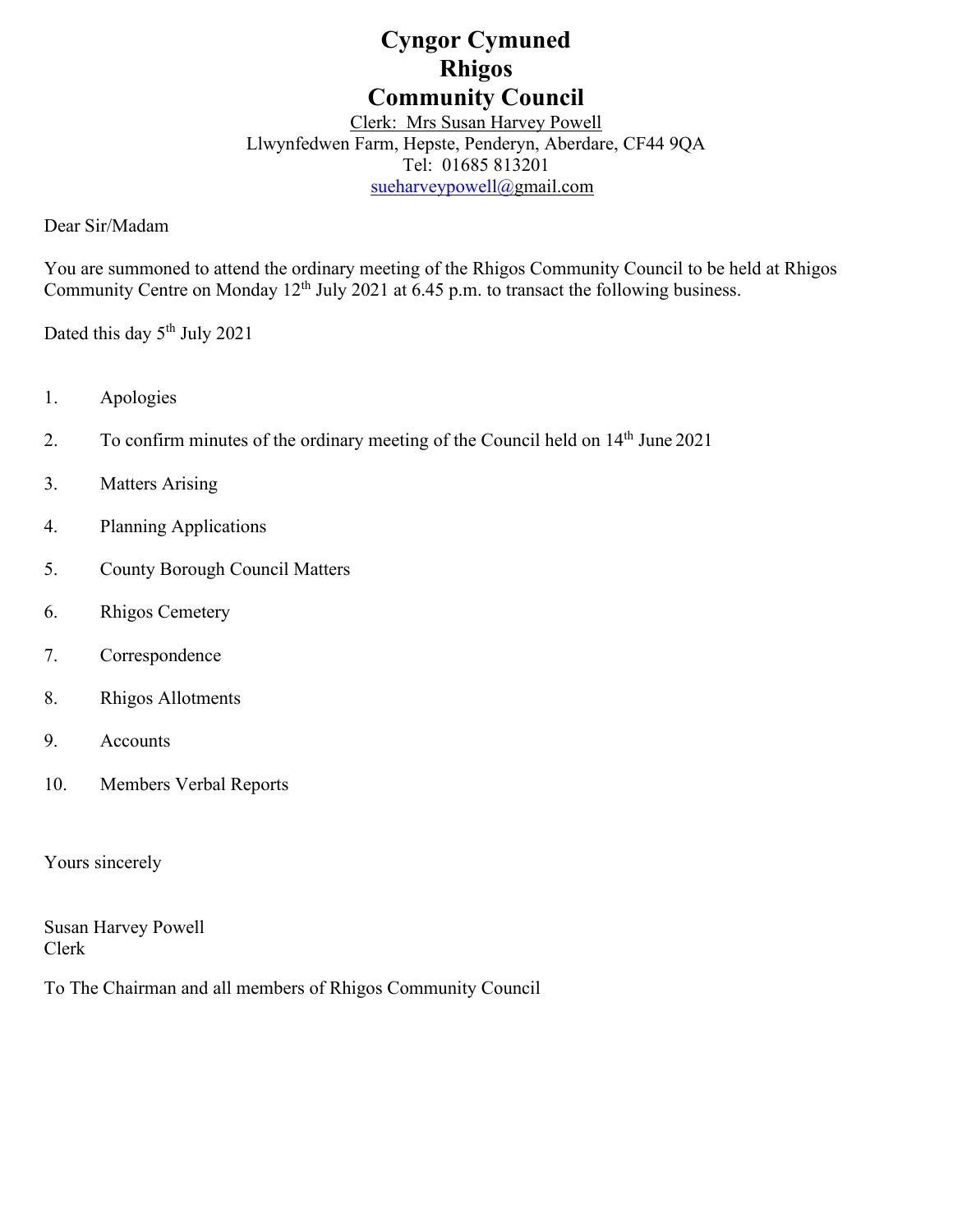## **Rhigos Community Council**

Minutes of the ordinary meeting of Rhigos Community Council held at Rhigos Community Centre on Monday 14<sup>th</sup> June 2021 at 6.45 p.m.

Present: Cllrs. P Oliver, O Morgan, H Wagner, S Maull,M Smith, G Thomas

Apologies: Cllr. M Evans

**2021/50 Minutes**

It was resolved to confirm Minutes of the Ordinary Meeting of the Council held on 14<sup>th</sup> June 2021

### **2021/51 Declaration of Interest**

None recorded

## **2021/52 Matters Arising**

- a. Bike Track Cwm Hwnt see below
- b. Land at Hirwaun Roundabout nothing to report
- c. Old Parish Road The fence has not been repaired. The planning application has now been presented to N&PTCBC, a letter will be sent asking for the road to be reinstated to the original plan of a tarmacked road.
- d. Dangerous trees on Rhigos Road another email will be sent
- e. Enviroparks Planning Application nothing to report
- f. Keep Wales Tidy Planting Cllr. Wagner is waiting for the Hub kit and will be undertaking training on  $24<sup>th</sup>$  June.

## **2021/53 Planning**

It was resolved to note:

- a. Proposed 2 storey detached guest accommodation The New Inn Public House, Smiths Avenue
- b. Rear ground floor extension 5 Cwrt Twyn Rhyd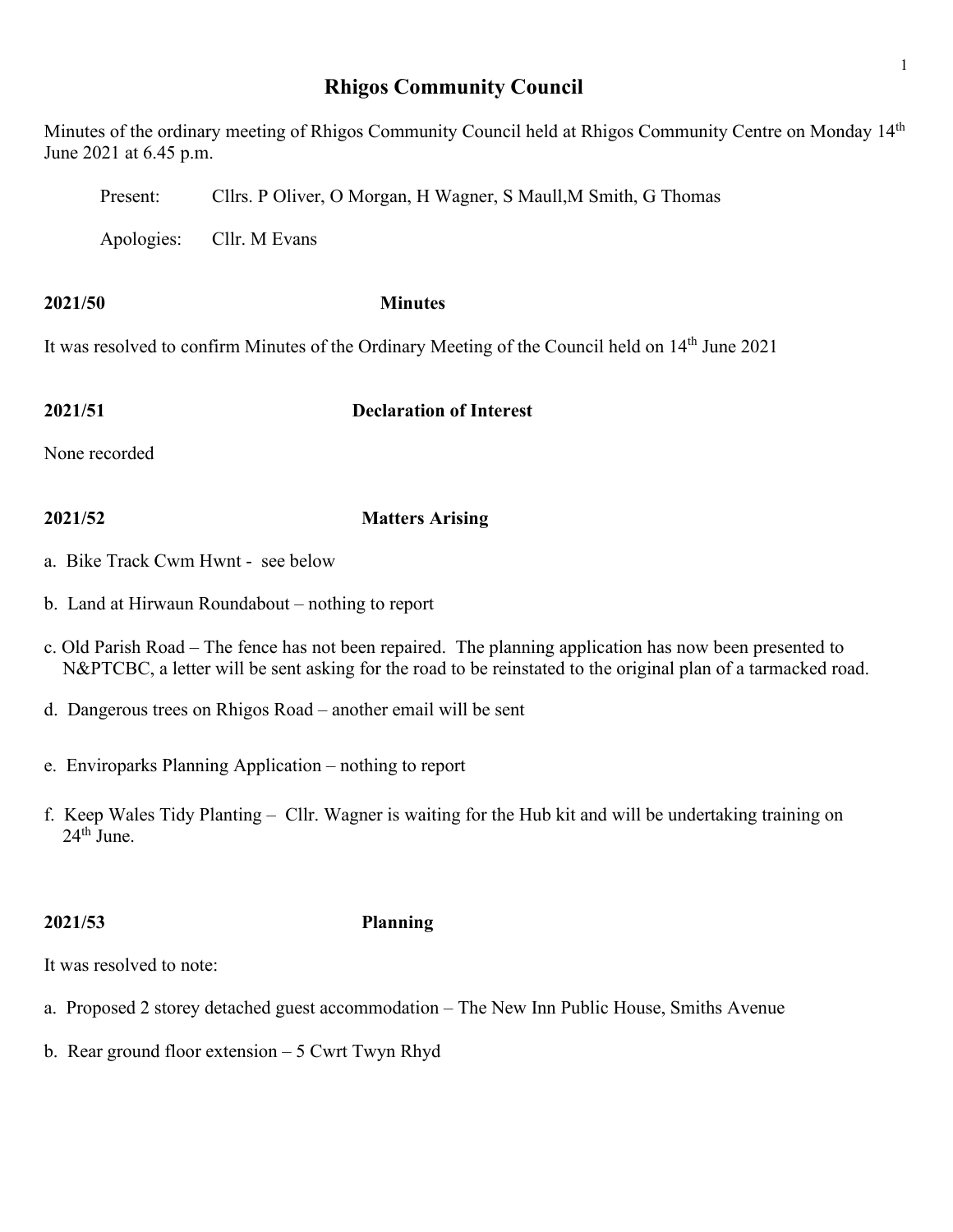### **2021/54 County Borough Council Matters**

It was resolved that the following complaints be passed on to Councillor G Thomas for his attention.

- a. Water is holding outside no. 1 Police House in Heol y Graig between the edge of the layby and the road.
- b. Grass is not being cut between Tan y Bryn Bungalow and Gwynfryn up the Bryn
- c. Grass is not being cit from the shop to the bridge
- d. There are cracks on the Glynneath bank
- e. There are fallen trees on the grass verge at the entrance to the Tower
- f. The footpath near 22 Heol Esgyn is breaking up
- g. The road humps near the school are breaking up
- h. A mess has been left on the road to Cwm Isaac after the recent tarmacking, a road sweeper is needed
- i. The pavement outside the school needs sweeping
- j. There is a pothole outside the school.
- k. There are a number of dead trees around the village.
- 1. More than 6 motor bikes came up the main road on  $29<sup>th</sup>$  May can the 28 day usage be checked.
- m. The bridle path across the field in Heol y Graig has not been repaired
- n. Can the grass be cut around the Welcome to Rhigos signs
- o. The fence on the football field has not been repaired.

### **2021/55 Rhigos Cemetery/Cemetery Fees**

Following the site meeting last week we need 2 more quotes for the cemetery paths. Ceri Pritchard RCTCBC who attended a meeting with Cllr. Thomas will be approached for help with the drainage works.

### Cemetery Fees

New Fees as follows,

| Purchase of Plot             | £300.00 | Non-Residents £600.00 |
|------------------------------|---------|-----------------------|
| Internment                   | £250.00 | Non-Residents £500.00 |
| <b>Cremated Remains Plot</b> | £150.00 | Non-Residents £300.00 |
| Internment                   | £150.00 | Non-Residents £300.00 |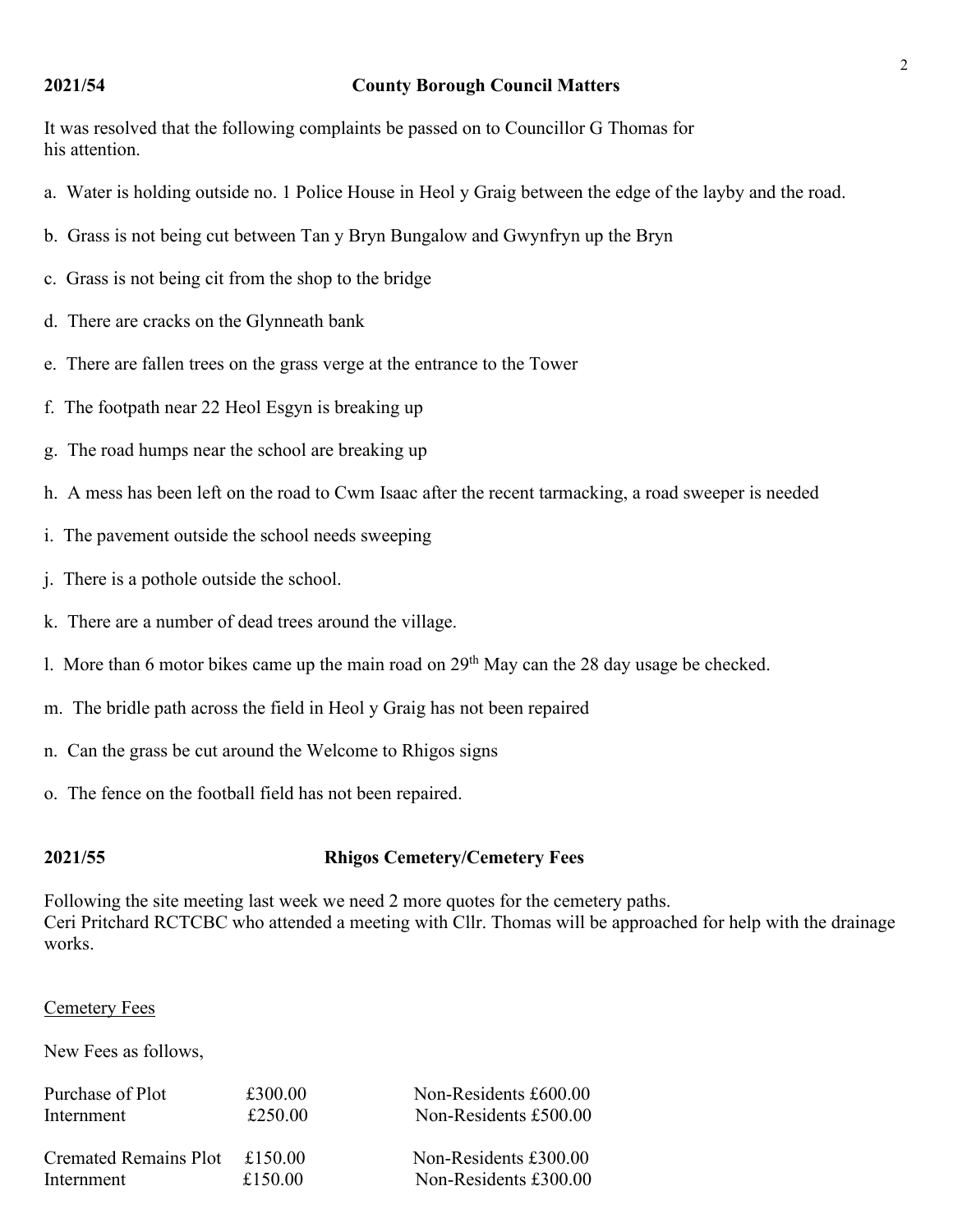| <b>Burial Monument</b>  | £170.00 |
|-------------------------|---------|
| <b>Cremated Remains</b> | £120.00 |
|                         |         |

Additional Inscription £50.00

### **2021/56 Correspondence**

It was resolved to receive the following correspondence

- a. RCTBC Safe Routes in Communities Scheme
- b. RCT Together Cynon Neighbourhood Network Invite
- c. Beth Winter M.P. Economy Advisory Group
- d. Vikki Howells AS/MS copy of letter sent to N&PTCBC regarding the reinstatement of the Parish Road
- e. Welsh Government Briefing for town and community councils Multi-location meetings must be available, a meeting is being arranged between One Voice Wales and the Welsh Government regarding these changes. A decision notice must be published within 5 days of a meeting - agreed

### **2021/57 Rhigos Allotments**

Cllr. Morgan will speak to Welsh Water.

The disclaimer has been agreed and will be sent to all plot holders

| 2021/58                                                                                                                                             | <b>Accounts</b>                                                           |                                                   |
|-----------------------------------------------------------------------------------------------------------------------------------------------------|---------------------------------------------------------------------------|---------------------------------------------------|
| <b>BT</b><br>B Gas<br>Swalec<br>BHIB (Insurance)<br>Wages and tax                                                                                   |                                                                           | £78.89<br>£35.28<br>£168.15<br>£924.62<br>£410.22 |
| Current Account<br><b>High Interest Account</b><br>Field Account<br>Croesffordd Account<br>Croesffordd High Interest<br><b>Croesffordd Treasury</b> | £31,037.15<br>£18049.54<br>£5299.49<br>£2915.65<br>£2491.12<br>£23,000.00 |                                                   |